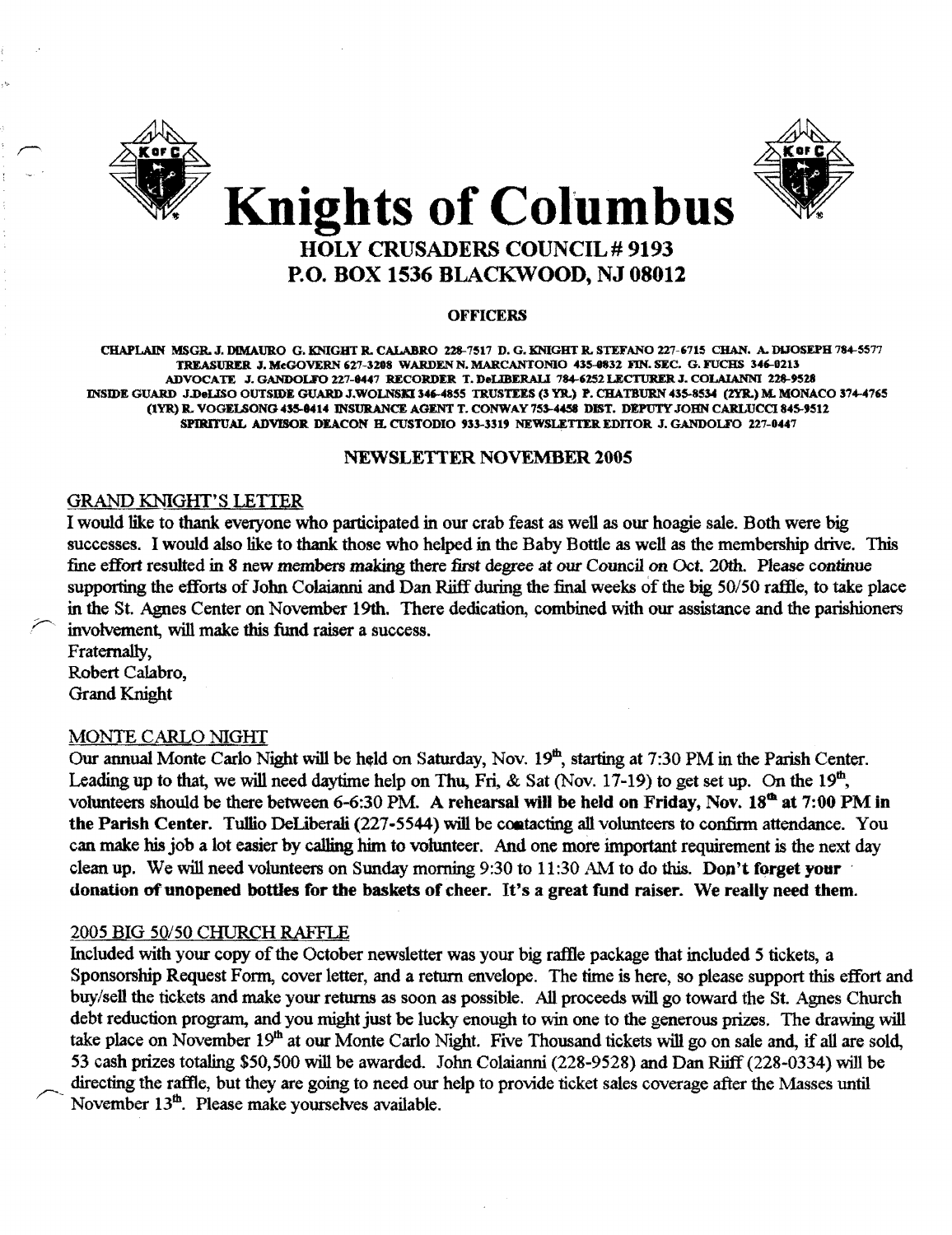# KNIGHT\FAMILY OF THE MONTH

Our Knight of the Month for October was Andy DiJoseph. Our Family of the Month for October was Dave Lusardi and family. Congratulations and thank you.

# HOAGIE SALE

Our October 15<sup>th</sup> hoagie sale was another big success. It's always a pleasure to witness our Council's team effort which is always the key to our success. The results were that we sold about 75 dozen hoagies and the net to our Council was \$1,100. There were about 35 of our members and family members that helped with production and sales. We thank them, and all who bought and enjoyed the best hoagie in town. We especially thank Gus Urbano, who directed the program Proceeds from the sale will go to our Council's support of vocations.

### DEGREE NEWS

Our Council hosted a First Degree Exemplification on Oct.  $20<sup>th</sup>$  and 11 men took their first, 8 from our Council. We congratulate and welcome Rev. Jeffrey Cesarone, Edward Condon, Michael Amos, Azuka .Anyika, Mark Broadbelt, Michael Lisanti, David Guido and Eric Zeidler in our nwnberg. Our Degree Team was in good fonn in the following roles: Nick Marcantonio (GK), Fred Durso (DGK), John Gandolfo (Chan), Ted Trafka (FS), Bob Vogelsong (Ward), Joe DeLiso (BnBr), Dave Lusardi & Paul Chatburn (HnGds), Tom Conway (InsGd) and Jim McGovern (MusPrmt). We are planning to follow this up with a Second Degree on December  $15<sup>th</sup>$ ,

# SOCCER CHALLENGE

The October  $22<sup>nd</sup>$ , soccer challenge was cancelled due to rain. It has been rescheduled for Saturday, November  $5<sup>th</sup>$  Little Gloucester & Golf View Dr., Blackwood. The challenge is open to boys and girls ages 10 to 14, and involves specialized kicking accuracy. Competitors may register at the field and there is no fee. Certificates and plaques will be awarded to the winners. Andy DiJoseph (784-5577) is our Program Director and he will need about 20 of us by 8:30 AM to help with direction and records.

# CHAPLAIN'S CORNER

Love is not learned in isolation. You have to be around all sorts of people, even those who are irritating, imperfect or frustrating. Life without love is really worthless. Mother Theresa once said, "It's not what you do, but how much love you put in what you do." Jesus said, "Truly I tell you it's what you do for others for my own sake with a sign of my love, that makes you stand apart from others." The essence of love is not what we think or do for others, but how much we give of ourselves.

# ROSE LAPEL SALE

The annual Rose Lapel Sale, to support our Order's Pro-Life efforts, will take place during the weekend ofDec. 3-4. The lapel roses will be sold at both St. Agnes and Sf. John Vianney before and after all Masses. Proceeds from the sale will be used to finance the bus transportation to Washington D.C. in January, for the Pro-Life March. For more infonnation contact Rob Dietrich (227-6779).

# LIVING ROSARY

Despite a dark and stormy night, the multi-lingual living rosary recitation held on Oct  $24<sup>th</sup>$  went very well. We would like to thank Brother Joe Tiberii for his efforts and direction.

# KNIGHTS OF COLUMBUS INSURANCE

Many members have planned well for their retirements, and for an untimely death, but do we devote enough thought and planning to our Long Term Care needs, and the associated financial difficulties? Although many of us have direct family experience of the psychological and financial<br>hardships involved, still many people overlook the Long Term Care planning and protection tools available in today's financial marketplace, including the Knights of Colwnbus. Although only 5 out of 1000 homeowners ever has a house fire, (average claim, \$3,000.) and 70 out of 1,000 Automobile owners ever have a claim (also averaging (\$3,000), you don't meet many people who would go without the insurance they need to cover these exposures to financial loss. Yet our actuaries estimate that 600 out of every 1000 people will need some fonn of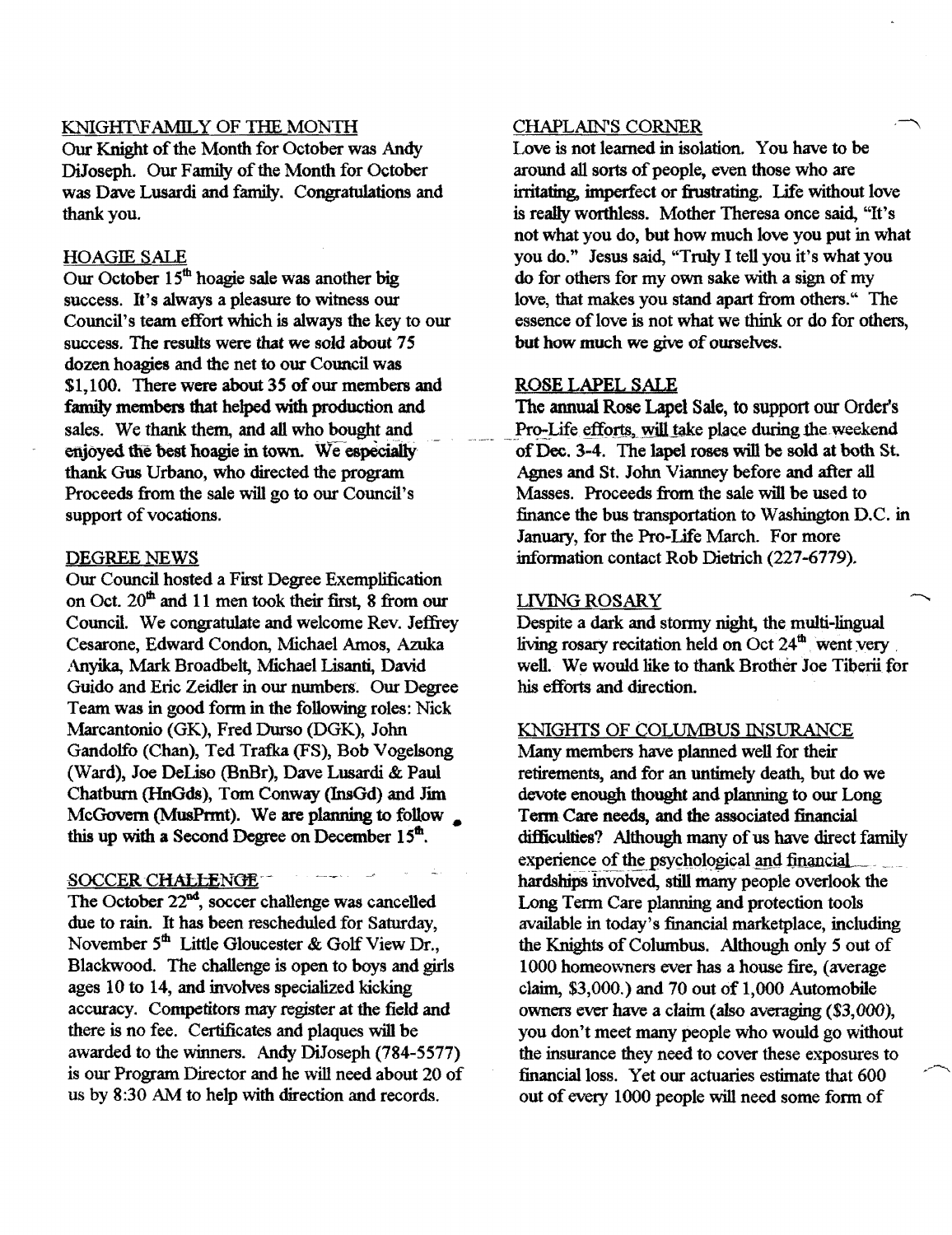long term care in the future. The average cost of a claim? Anywhere between \$50,000 and \$80,000., at today's prices. If you would like to re-evaluate your Long term planning needs, or you'd just like to learn more on this vital subject, please call me anytime, I know we can help you.

Thomas J. Conway, Jr. FICF, CIC Field Agent (856) 753-4458

# FOURTH DEGREE NEWS

The Bishop Schad Assembly meets on the third Wednesday of the month, at 8:00 PM, Holy Family Church Hall, Sewell.

Fourth Degree Exemplification, Nov.  $13<sup>th</sup>$ , Cherry Hill Hilton. For details and registration, contact Ernie Aukerman (227-2371).

# CHAPTER THANKSGIVING MASS

The annual Thanksgiving Mass, for the Camden Gloucester Chapter, wiI1 be celebrated on Thanksgiving Day at  $9:00$  AM at the Pius X Retreat House. This is a fine way to start the day and all members and families are welcome. Refreshments are served following Mass.

On December 14<sup>th,</sup> the annual Chapter Christmas Dinner wiI1 be held at Santa Maria Council, Haddon Heights. The evening wiI1 begin with cocktails at 6:30 PM, followed by a prime rib dinner. Tickets are \$15. Make your reservations with Financial Secretary, George Fuchs (346-0213).

## FIRST FRIDAY ADORATION

Exposition of the Blessed Sacrament will take place in the St. Agnes Chapel on First Friday, Nov.  $4<sup>th</sup>$ , following the 9:00 AM Mass, continue until 7:30 PM, and close with Benediction. Please try to stop in during the day and spend some time with the Lord.

# MALVERN RETREAT

The regular retreatants have received the reservation forms for our Malvern retreat on Jan. 13-15. Fred Durso  $(627-3574)$  is our coordinator and, if we send our forms and deposits to him, he can get us booked in the same area. You can use the additional blank fonn to recruit someone else. This is a wonderful

and spiritually uplifting experience, and we highly recommend it.

# EDITORIAL

We are very pleased with the success of our recent First Degree Exemplification. This was the follow up to our Membership Drive and Open House. Given the fact that this is an extremely busy time for our Council, we were able to remain focused on the importance of membership to our Order. New members bring new ideas and additional help for our existing programs. Vivat Jesus.

# NOVEMBER BIRTHDAYS AND ANNIVERSARIES

The following brothers or members of their families will celebrate their birthdays this month: Joshua Berstecher, Rachel Berstecher, Valerie Brusco, Gabe Busa, Marge Chatburn, Mrs Rachel DiCarlo, Mike Donahue, Mrs. Noreen Fuchs, Gerry McFadden, Dan Meissler, Mrs. Anita Muldowney, Bob O'Connor, Francisco Olaya, Mrs. Yessi Olaya, Annette Pettineo, Steve Piperno, Jenna Tolen, :Martin (Chip) Tolen, Paul Urbaniak, Mrs. Vera ViBarose, John Vinci, Mrs. Lena Warner and Dan Worstall. The following members will celebrate their anniversaries this month: Mf.& Mrs. Ed Michalak, Mr.& Mrs. Ed Steward and Mr.& Mrs. Larry Villarose. CONGRATULATIONS! If we missed someone's birthday or anniversary, please contact John Gandolfo (227-0447)

## IMPORTANT DATES

Nov. 3 Officers Meeting (8 PM Church St.) Nov. 4 First Friday (St. Agnes Chapel) Nov. 5 Soccer Challenge (9 AM Valleybrook) Nov. 10 Council Meeting (8 PM Church St.) Nov.  $13 \cdot 4^{\text{th}}$  Degree Exemplification (Hilton Hotel) Nov. 19 Monte Carlo Night (parish Center) Nov. 24 Thanksgiving Mass (9 AM Pius X) Dec. 1 Officers Meeting (8 PM Church St.) Dec. 2 First Friday (St. Agnes Chapel) Dec. 3,4 Rose Sale (After Masses both Churches) Dec. 8 Council Meeting (8 PM Church St.) Dec. 14 Chapter Christmas Dinner (Santa Maria) Dec. 15 Second Degree (8 PM Church St.)